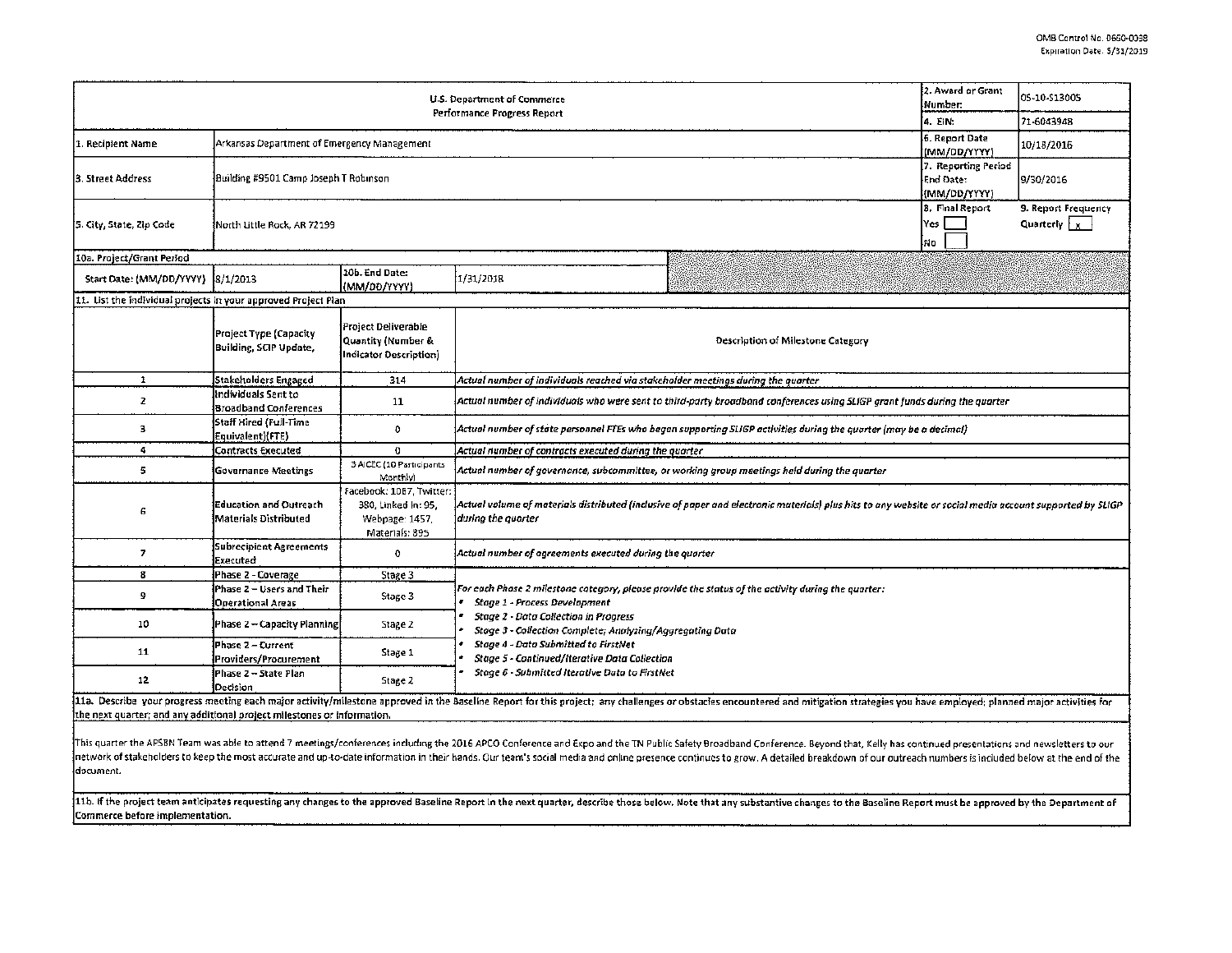10.18.2016 - Will look at adjusting funds from "Other" and "Travel" to meet "Supply" needs.

 $\sim$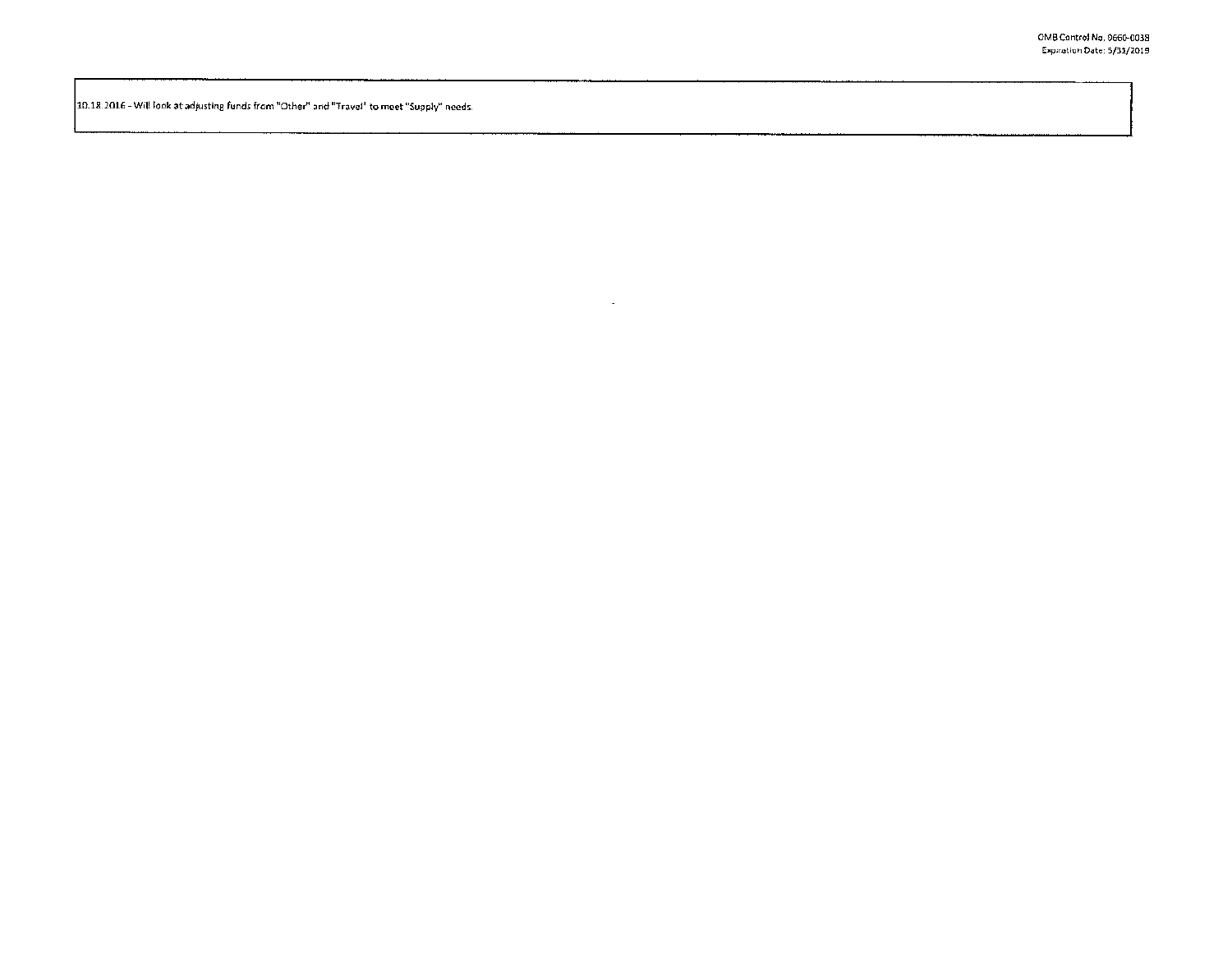| [11c. Provide any other information that would be useful to NTIA as it assesses this project's progress.                                                                       |                                                                                                             |                                                  |                                                                                                                                            |                      |                               |                   |                 |                                         |                                          |
|--------------------------------------------------------------------------------------------------------------------------------------------------------------------------------|-------------------------------------------------------------------------------------------------------------|--------------------------------------------------|--------------------------------------------------------------------------------------------------------------------------------------------|----------------------|-------------------------------|-------------------|-----------------|-----------------------------------------|------------------------------------------|
| $[10.18.2016 - \text{Nothing to report}]$                                                                                                                                      |                                                                                                             |                                                  |                                                                                                                                            |                      |                               |                   |                 |                                         |                                          |
|                                                                                                                                                                                | 11d. Describe any success stories or best practices you have identified. Please be as specific as possible. |                                                  |                                                                                                                                            |                      |                               |                   |                 |                                         |                                          |
| Starting to bring along more technical SME's to Summit's and Conferences. Getting much more feedback and buy-in after they come back and present a new level of understanding. |                                                                                                             |                                                  |                                                                                                                                            |                      |                               |                   |                 |                                         |                                          |
| 12. Personnel                                                                                                                                                                  |                                                                                                             |                                                  |                                                                                                                                            |                      |                               |                   |                 |                                         |                                          |
| 12a. If the project is not fully staffed, describe how any lack of staffing may impact the project's time line and when the project will be fully staffed.                     |                                                                                                             |                                                  |                                                                                                                                            |                      |                               |                   |                 |                                         |                                          |
| Some positions are not currently staffed. While those positions will be filled soon, there will be no impacts to the project timeline.                                         |                                                                                                             |                                                  |                                                                                                                                            |                      |                               |                   |                 |                                         |                                          |
| 12b. Staffing Table - Please include oil stoff that have contributed time to the project. Please do not remove individuals from this table.                                    |                                                                                                             |                                                  |                                                                                                                                            |                      |                               |                   |                 |                                         |                                          |
| <b>Job Title</b>                                                                                                                                                               | FTE%                                                                                                        | Project (s) Assigned<br>Change                   |                                                                                                                                            |                      |                               |                   |                 |                                         |                                          |
| SLIGP Program Manager                                                                                                                                                          | 80%                                                                                                         |                                                  | Will provide coordination for grant reporting and financial payouts from the SAA and work with SWIC to monitor progress of overall project |                      |                               |                   |                 |                                         |                                          |
| IT Administrator                                                                                                                                                               | 10%                                                                                                         |                                                  | Serves on the state broadband working group and provides technical assistance.                                                             |                      |                               |                   |                 |                                         |                                          |
| Accounting Branch Manager                                                                                                                                                      | 2%                                                                                                          |                                                  | Will conduct task and provide tracking for disbursement of the entire grant funds                                                          |                      |                               |                   |                 |                                         |                                          |
| Financial Analyst                                                                                                                                                              | 3%                                                                                                          |                                                  | Will provide oversight for the disbursements and tracking of funds                                                                         |                      |                               |                   |                 |                                         |                                          |
| <b>SWIC</b>                                                                                                                                                                    | 50%                                                                                                         |                                                  | (Will oversee all interoperability coordination and is responsible for ensuring SCIP initiatives are tracked and completed                 |                      |                               |                   |                 |                                         |                                          |
| AWIN Program Manager                                                                                                                                                           | 50%                                                                                                         |                                                  | Has oversight of all public safety communications projects that the state undertakes and will provide oversight for this project           |                      |                               |                   |                 |                                         |                                          |
| 13. Subcontracts (Vendors and/or Subrecipients)                                                                                                                                |                                                                                                             |                                                  |                                                                                                                                            |                      |                               |                   |                 |                                         |                                          |
| 13a. Subcontracts Table – Include all subcontractors. The totals from this table must equal the "Subcontracts Total" in Question 14f.                                          |                                                                                                             |                                                  |                                                                                                                                            |                      |                               |                   |                 |                                         |                                          |
| Name                                                                                                                                                                           | Type<br><b>Subcontract Purpose</b>                                                                          |                                                  | (Vendor/Subrec.)                                                                                                                           | RFP/RFQ Issued (Y/N) | Contract<br>Executed<br>(Y/N) | <b>Start Date</b> | <b>End Date</b> | <b>Total Federal Funds</b><br>Allocated | <b>Total Matching Funds</b><br>Allocated |
| Buford, Goff, & Associates                                                                                                                                                     |                                                                                                             | Development of Project Management Plan<br>Vendor |                                                                                                                                            | $\checkmark$         | ٧                             | 10/1/2013         | 6/30/2017       | \$810,432.00                            | \$0.00                                   |
| 13b. Describe any challenges encountered with vendors and/or subrecipients.                                                                                                    |                                                                                                             |                                                  |                                                                                                                                            |                      |                               |                   |                 |                                         |                                          |
| 16.30.2016 - No Issues                                                                                                                                                         |                                                                                                             |                                                  |                                                                                                                                            |                      |                               |                   |                 |                                         |                                          |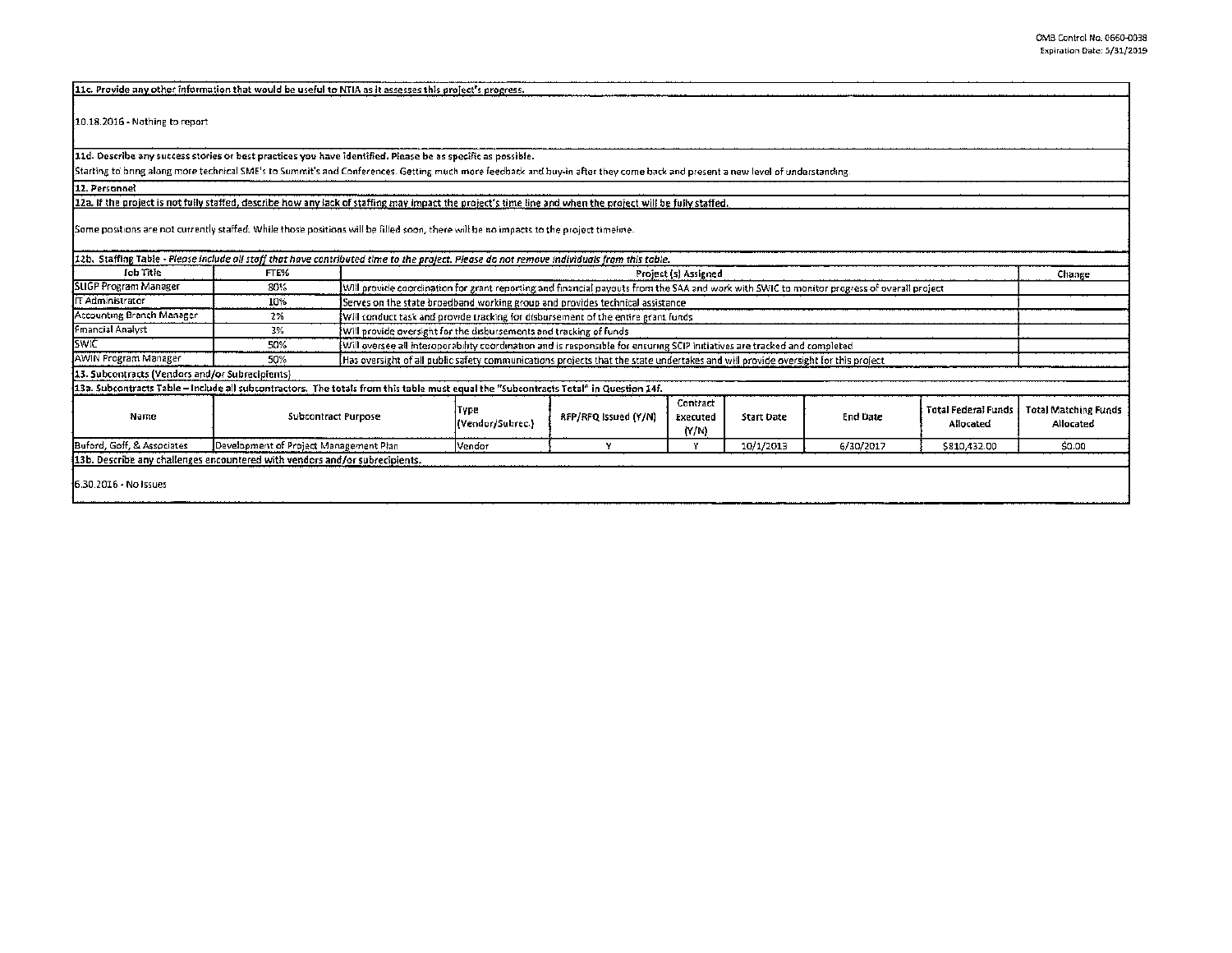## 14. Budget Worksheet

Columns 2, 3 and 4 must match your current project budget for the entire award, which is the SF-424A on file. Only list matching funds that the Denartment of Commerce has already annoyed

| Project Budget Element (1)                                              | <b>Federal Funds Awarded (2)</b>                                                                                                                                                                | <b>Approved Matching</b><br>Funds (3) | <b>Total Budget (4)</b> | <b>Federal Funds Expended</b><br>(5) | <b>Approved Matching</b><br><b>Funds Expended (6)</b> | <b>Total funds Expended</b><br>(7) |  |
|-------------------------------------------------------------------------|-------------------------------------------------------------------------------------------------------------------------------------------------------------------------------------------------|---------------------------------------|-------------------------|--------------------------------------|-------------------------------------------------------|------------------------------------|--|
| a. Personnel Salaries                                                   | \$173,887.00                                                                                                                                                                                    | \$395,089.00                          | \$568,976.00            | \$82,137.05                          | \$186,309.90                                          | \$268,446.95                       |  |
| b. Personnel Fringe Benefits                                            | \$60,988.00                                                                                                                                                                                     | \$114,594.00                          | \$175,582.00            | \$29,802.06                          | \$45,581.39                                           | \$75,383.45                        |  |
| c. Travel                                                               | \$189,201.00                                                                                                                                                                                    | \$0.00                                | \$189,201.00            | \$74,922.55                          |                                                       | \$74,922.55                        |  |
| d. Equipment                                                            | \$0.00                                                                                                                                                                                          | \$0.00                                | \$0.00                  | \$0.00                               |                                                       | \$0.00                             |  |
| e. Materials/Supplies                                                   | \$21,513.00                                                                                                                                                                                     | \$0.00                                | \$21,513.00             | \$29,897.29                          |                                                       | \$29,897.29                        |  |
| . Subcontracts Total                                                    | \$1,000,115.00                                                                                                                                                                                  | \$0.00                                | \$1,000,115.00          | \$652,778.45                         |                                                       | \$652,778.45                       |  |
| g. Other                                                                | \$150,007.00                                                                                                                                                                                    | \$34,020.00                           | \$184,027.00            | \$98,721.05                          |                                                       | \$98,721.05                        |  |
| h. Indirect                                                             |                                                                                                                                                                                                 |                                       | \$0.00                  | \$0.00                               |                                                       | \$0.00                             |  |
| i. Total Costs                                                          | \$1,595,711.00                                                                                                                                                                                  | \$543,703.00                          | \$2,139,414.00          | \$968,258.45                         | \$231,891.29                                          | \$1,200,149.74                     |  |
| j. % of Total                                                           | 75%                                                                                                                                                                                             | 25%                                   | 100%                    | 81%                                  | 19%                                                   | 100%                               |  |
|                                                                         | 15. Certification: I certify to the best of my knowledge and belief that this report is correct and complete for performance of activities for the purpose(s) set forth in the award documents. |                                       |                         |                                      |                                                       |                                    |  |
| 16a. Typed or printed name and title of Authorized Certifying Official: |                                                                                                                                                                                                 |                                       |                         | 16c. Telephone (area                 |                                                       |                                    |  |
| Bobbie Ann Merkel, ADEM Administration Division Director                |                                                                                                                                                                                                 |                                       |                         | code, number, and<br>extension)      | 501-683-6700                                          |                                    |  |
| 16b. Signature of Authorized Certifying Official:                       |                                                                                                                                                                                                 | 16d. Email Address:                   | PSBB@adem.arkansas.gov  |                                      |                                                       |                                    |  |
| $\sim$                                                                  |                                                                                                                                                                                                 |                                       |                         | Date: $\n  b$                        | <b>Revision: 11/8/16</b>                              |                                    |  |

| Social Media Outreach Numbers                        |                                      |                      |        |
|------------------------------------------------------|--------------------------------------|----------------------|--------|
| Webpage:<br>www.APSBN.Arkansas.gov                   | Visits (Month)                       | <b>Total visits</b>  |        |
| July                                                 | 50                                   | 1354                 |        |
| August                                               | 50                                   | 1404                 |        |
| September                                            | 53                                   | 1457                 |        |
| Facebook: Arkansas Public<br><b>Safety Broadband</b> | Page likes (Month)                   | <b>Total likes</b>   |        |
| July                                                 | 44                                   | 1059                 |        |
| August                                               | 3                                    | 1062                 |        |
| September                                            | 5                                    | 1067                 |        |
| Twitter: @APSBN_FIRSTNET                             | New followers (Month)                | Profile visits       | Tweets |
| July                                                 | 8                                    | 120                  |        |
| August                                               | 14                                   | 124                  |        |
| September                                            | $\overline{7}$                       | 28                   |        |
| LinkedIn                                             | <b>New Connections</b>               | <b>Total Members</b> |        |
| July                                                 | 0                                    |                      |        |
| August                                               | $\begin{matrix} 0 \\ 0 \end{matrix}$ |                      |        |
| September                                            |                                      | 95                   |        |
|                                                      |                                      |                      |        |

## **Meetings and Conferences**

• July 7 - APSBN hosted a meeting called "FirstNet & the Impact to 9-1-1 Communications." 29 stakeholders attended in-person / 15 attended via webinar. Recording was sent to approximately 40 stakeholders

17 15  $\overline{3}$ 

· July 20-22 - Participated in the 2016 AR Interoperable Communications Conference in LR with several presentations centered around FirstNet. FirstNet SMEs also attended & gave presentations - approximately 140 stakeholder

· July 25-26 - Tennessee Public Safety Broadband Conference - 1 APSBN represenative attended and participated

· August 4 - FirstNet Governance Body Meeting with AR Executive Committee - approximately 20 stakeholders in attendance

August 14-17 - APCO International Annual Conference & Expo - approximately 10 stakeholders in attendance